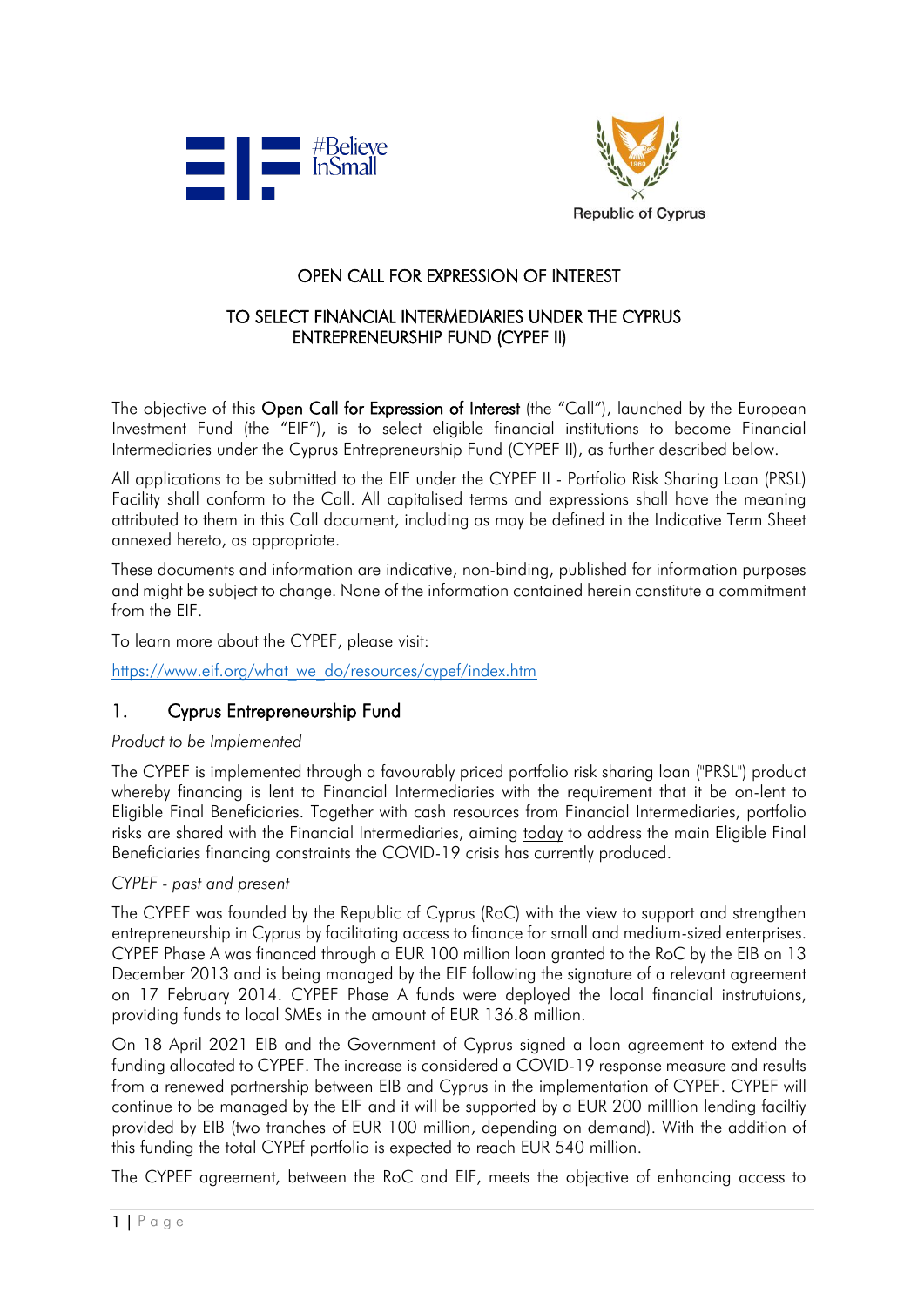finance for Final Recipients, and it is envisaged that CYPEF products shall be offered at favourable terms, including reduced interest rates, reduced collateral requirements, extended loan maturities and grace periods.

# 2. Definitions and Interpretation

In this Call, capitalised terms and expressions shall have the meaning attributed to them below or as elsewhere defined in this document and its Annexes, unless the context requires otherwise.

٦

| <b>PRSL</b><br>Agreement                       | Means the Portfolio Risk Sharing Loan agreement entered into between the EIF<br>and a Financial Intermediary for an Operation under the CYPEF II Facility.                                                                                                                                                                                                                      |  |  |
|------------------------------------------------|---------------------------------------------------------------------------------------------------------------------------------------------------------------------------------------------------------------------------------------------------------------------------------------------------------------------------------------------------------------------------------|--|--|
| Applicant                                      | Means an entity applying to this Call as a potential, local, registered Financial<br>Intermediary.                                                                                                                                                                                                                                                                              |  |  |
| Data<br>Protection<br>Statement                | Means the EIF statement on the processing operations of Applicants and<br>Financial Intermediaries' personal data, as published on the EIF's website:<br>http://www.eif.org/attachments/eif data protection statement financial inte<br>rmediaries due diligence en.pdf                                                                                                         |  |  |
| Deadline                                       | Means at the latest by 31 December 2024, or such different date as may be<br>announced officially on the EIF's website. EIF may determine that the Deadline<br>will end on an earlier date depending, inter alia, on the availability of the<br>budgetary resources for the CYPEF II Facility. Any change in the Deadline will<br>be announced officially on the EIF's website. |  |  |
| Expression of<br>Interest                      | Means an application to the Open Call for Expression of Interest submitted to<br>the EIF within the Deadline, conforming to the provisions of Annex I as<br>applicable.                                                                                                                                                                                                         |  |  |
| Financial<br>Intermediary                      | Means financial entities selected as Financial Intermediaries by the EIF with the<br>objective of implementing the CYPEF II Facility.                                                                                                                                                                                                                                           |  |  |
| Indicative<br><b>Term Sheet</b>                | Means the indicative terms and conditions under the CYPEF II Facility as set<br>out in Annex II of this Call.                                                                                                                                                                                                                                                                   |  |  |
| Non-<br>Compliant<br>Jurisdiction<br>(''NCJ'') | Means a jurisdiction                                                                                                                                                                                                                                                                                                                                                            |  |  |
|                                                | listed in the Annex I of the European Council conclusions on the<br>(i)<br>revised EU list of non-cooperative jurisdictions for tax purposes;                                                                                                                                                                                                                                   |  |  |
|                                                | included in the OECD/G20 list of jurisdictions that have not<br>(ii)<br>satisfactorily implemented the tax transparency standards;                                                                                                                                                                                                                                              |  |  |
|                                                | listed in the Annex of the Commission Delegated Regulation (EU)<br>(iii)<br>2016/1675 of 14 July 2016 supplementing Directive<br>(EU)                                                                                                                                                                                                                                           |  |  |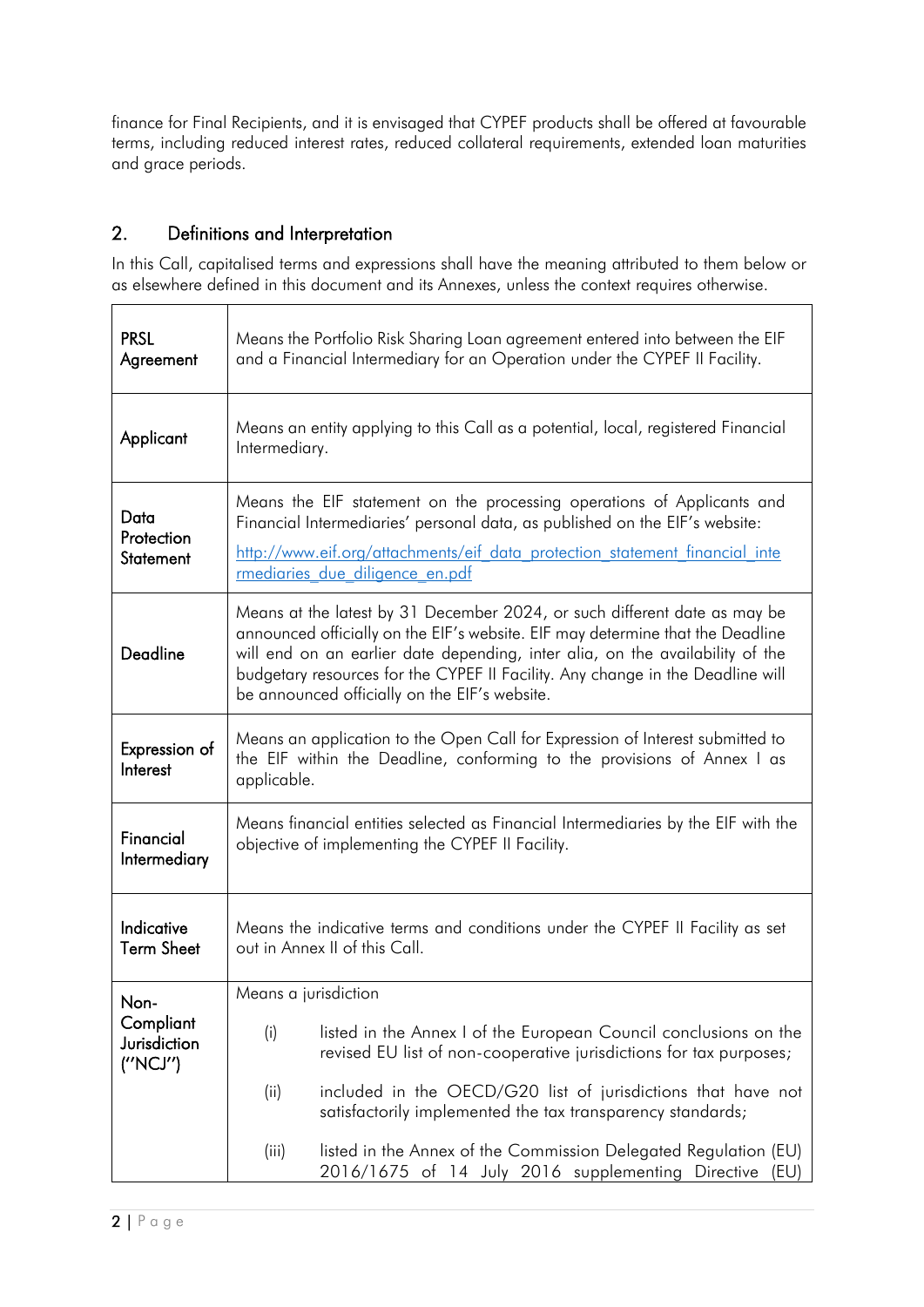|                               |                                                                                                                                                                                                                                                                           | 2015/849 of the European Parliament and of the Council by<br>identifying high-risk third countries with strategic deficiencies;                                                                                                                                                                                                         |  |
|-------------------------------|---------------------------------------------------------------------------------------------------------------------------------------------------------------------------------------------------------------------------------------------------------------------------|-----------------------------------------------------------------------------------------------------------------------------------------------------------------------------------------------------------------------------------------------------------------------------------------------------------------------------------------|--|
|                               | (iv)                                                                                                                                                                                                                                                                      | rated as "partially compliant" or "non-compliant", including<br>corresponding provisional ratings, by the Organisation for<br>Economic Cooperation and Development and its Global Forum<br>on Transparency and Exchange of Information for Tax Purposes<br>against the international standard on exchange of information on<br>request; |  |
|                               | (v)                                                                                                                                                                                                                                                                       | included in the Financial Action Task Force statement "High Risk<br>Jurisdictions subject to a Call for Action"; or                                                                                                                                                                                                                     |  |
|                               | (vi)                                                                                                                                                                                                                                                                      | included in the Financial Action Task Force statement "Jurisdictions"<br>under Increased Monitoring",                                                                                                                                                                                                                                   |  |
|                               | in each case as such statement, list, directive or annex may be amended<br>and/or supplemented from time to time."                                                                                                                                                        |                                                                                                                                                                                                                                                                                                                                         |  |
|                               | Where the relevant support is not reserved for operations, projects or activities<br>implemented in the same jurisdiction where the concerned Applicant is<br>incorporated, the Applicant shall not be incorporated in or invest through a<br>Non-Compliant Jurisdiction. |                                                                                                                                                                                                                                                                                                                                         |  |
|                               |                                                                                                                                                                                                                                                                           | Please refer to the EIB's website <sup>1</sup> for an FAQ containing the most updated<br>reference lists of Non-Compliant Jurisdictions or enquire with the EIF for<br>confirmation of Non-Compliant Jurisdiction status.                                                                                                               |  |
| Operation                     | Means a transaction entered into between the EIF and a Financial Intermediary<br>under a Portfolio Risk Sharing Loan Agreement.                                                                                                                                           |                                                                                                                                                                                                                                                                                                                                         |  |
| Participating<br>Entity       | Means, in case a joint application to the Call is submitted covering the<br>Applicant and at least one additional potential future Financial Intermediary,<br>each and every additional potential future Financial Intermediary covered by<br>such joint application.     |                                                                                                                                                                                                                                                                                                                                         |  |
| Targeted<br><b>Activities</b> | Mean (i) criminal activities such as money laundering, financing of terrorism,<br>tax crimes (i.e. tax fraud and tax evasion); and (ii) tax avoidance practices.                                                                                                          |                                                                                                                                                                                                                                                                                                                                         |  |

# 3. Financial Intermediaries

This Call is addressed and restricted to Financial Intermediaries committing to support final beneficiaries established and operating in the Republic of Cyprus in line with CYPEF II Facility mandate requirements.

Applicants and Participating Entities, including the managers of the Financial Intermediaries, shall represent that, at the date the application is submitted, they are not in any of the situations of exclusion, as further described in Annex I, as applicable, to this Call.

**<sup>.</sup>** <sup>1</sup> <https://www.eib.org/en/about/compliance/tax-good-governance/faq>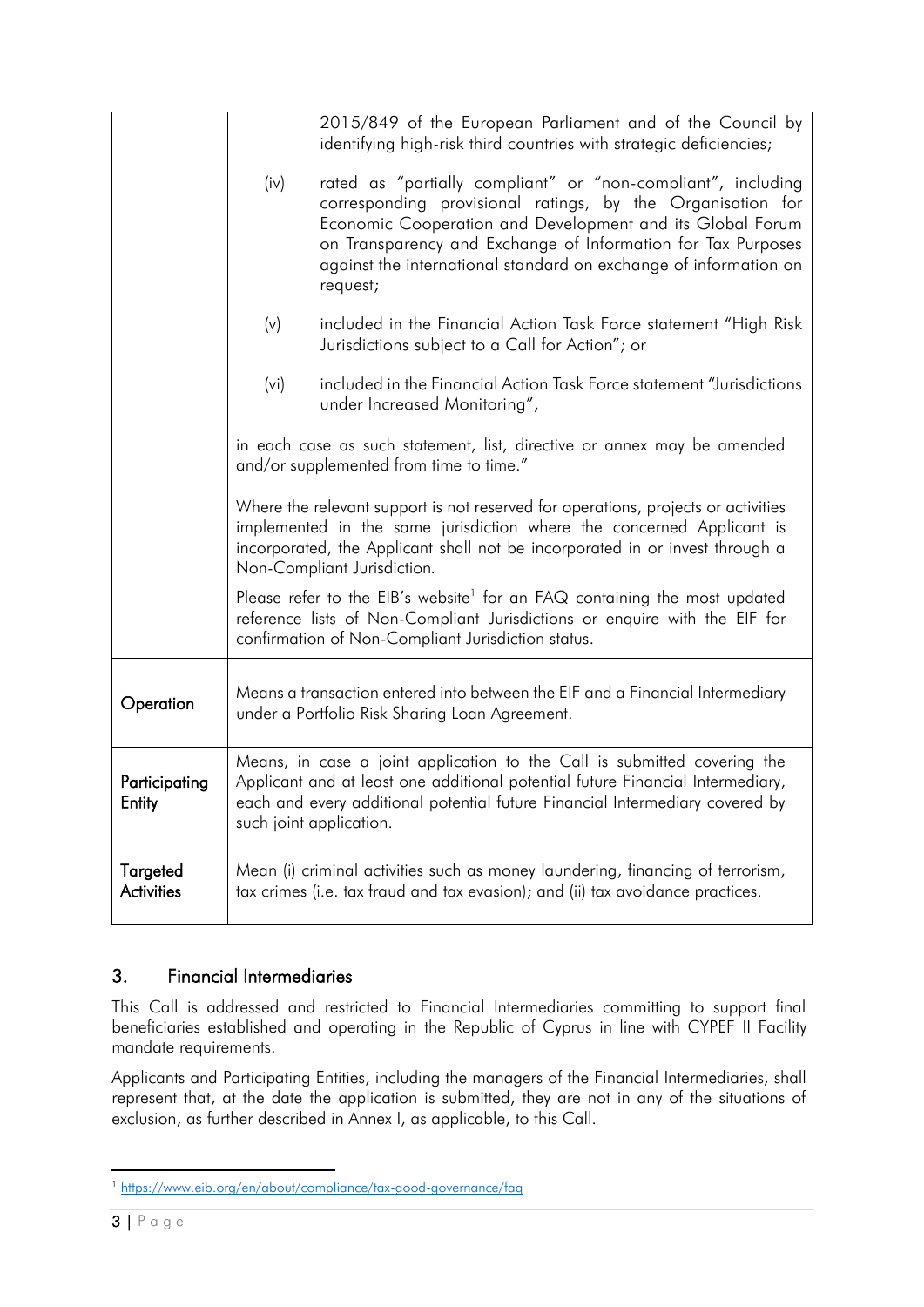Applicants including the managers thereof shall (i) comply with relevant international and EU standards and legislation, where applicable, on the prevention of money laundering, the fight against terrorism, tax fraud, tax evasion and artificial arrangements aiming at tax avoidance and (ii) not be established in a Non-Compliant Jurisdiction unless the operation is physically implemented in the relevant Non-Compliant Jurisdiction and does not present any indication that it supports actions that contribute to Targeted Activities.

The EIF Anti-Fraud Policy, the EIB Group Policy towards Weakly Regulated, Non-transparent and Non-cooperative Jurisdictions and Tax Good Governance, EIB Group Anti-Money Laundering and Combating Financing of Terrorism Framework, the EIF Transparency Policy and the Guidelines on EIF Restricted Sectors, shall apply to all Agreements under the Facility. For further information please refer to:

[https://www.eif.org/attachments/publications/about/Anti\\_Fraud\\_Policy.pdf](https://www.eif.org/attachments/publications/about/Anti_Fraud_Policy.pdf)

[https://www.eib.org/attachments/strategies/eib\\_group\\_ncj\\_policy\\_en.pdf](https://www.eib.org/attachments/strategies/eib_group_ncj_policy_en.pdf)

[https://www.eib.org/en/publications/eib-group-anti-money-laundering-policy-and-combating](https://www.eib.org/en/publications/eib-group-anti-money-laundering-policy-and-combating-finance-of-terrorism-framework)[finance-of-terrorism-framework](https://www.eib.org/en/publications/eib-group-anti-money-laundering-policy-and-combating-finance-of-terrorism-framework)

[https://www.eif.org/news\\_centre/publications/eif-transparency\\_policy\\_01022016.pdf](https://www.eif.org/news_centre/publications/eif-transparency_policy_01022016.pdf)

[https://www.eif.org/attachments/publications/about/2010\\_Guidelines\\_on\\_restricted\\_sectors.pdf](https://www.eif.org/attachments/publications/about/2010_Guidelines_on_restricted_sectors.pdf)

The EIB Group is committed to continue maintaining a stringent policy against tax fraud, tax evasion, tax avoidance as well as money laundering and terrorism financing.

All EIF Operations are assessed in line with the standards of the due diligence process promoted by the EIB Group AML-CFT Framework and the EIB Group NCJ Policy. Operations with NCJ links are subject to enhanced due diligence to determine whether (i) the levels of transparency and integrity of the relevant operation are satisfactory to the EIB Group (in particular the contracting counterparty/ies and their beneficial owners must be clearly identified), (ii) the contracting counterparty/ies can provide plausible justifications for the NCJ location link or (iii) there is a risk that the operation is (or may be) misused for Targeted Activities. The enhanced vigilance may consider, on a risk-sensitive basis and as applicable, relevant elements of the Anti-Tax Avoidance Toolbox in Appendix 1 to the EIB Group NCJ Policy. All Applicants are therefore hereby notified that in the course of the EIF tax integrity due diligence process, information on contracting counterparty's full ownership diagram, including all direct/indirect 10% (or more) UBOs (or deemed controlling), may be requested and that additional questions may arise as part of this process.

For more information, please refer to the FAQ on the EIB Group NCJ Policy at the following site: <https://www.eib.org/en/about/compliance/tax-good-governance/faq>

# 4. Application procedure

Interested Applicants shall submit, before the Deadline, by e-mail to the EIF a formal Expression of Interest in a PDF duly signed form to the following relevant address: **info.cypef@eif.org** indicated in Section 2 for each product.

The Deadline applies to the receipt of the email by the EIF.

The Expression of Interest shall be submitted to the EIF in the form of Annex I. It is to be noted that financial institutions may group together for the Facility through submitting a joint Expression of Interest. In the Expression of Interest one coordinating entity shall act as the Applicant. The Applicant shall apply in the name and on behalf of the Participating Entities and shall indicate to the EIF the basis for the joint application. Following selection of such joint application, one PRSL Agreement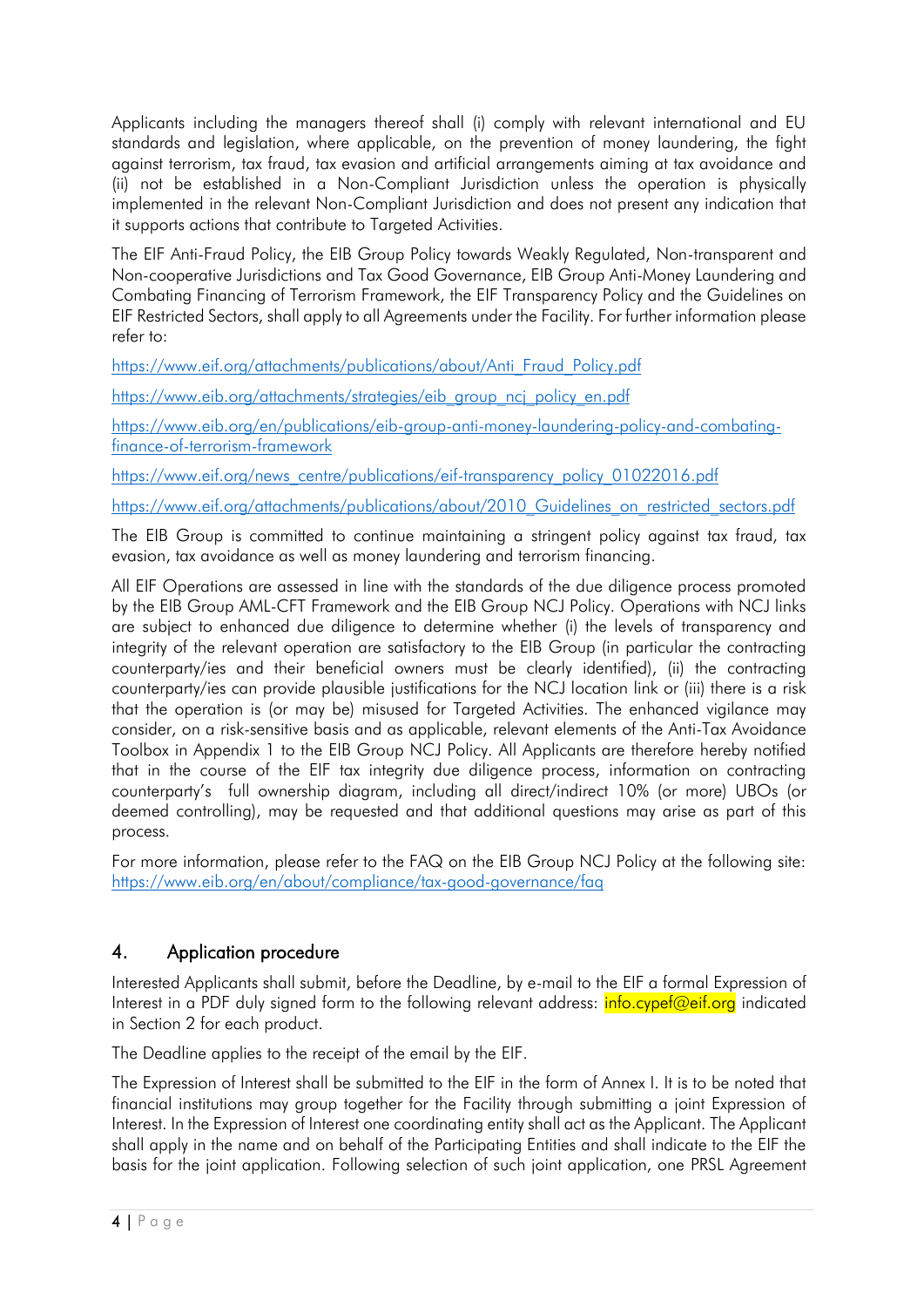may be signed with the Applicant and Participating Entities or, alternatively, separate PRSL Agreements may be signed with the Applicant and each Participating Entity. The ultimate decision on the form of the PRSL Agreement(s) shall be made at the discretion of the EIF, taking into account the nature of the underlying Operations.

An acknowledgement of receipt will be sent to the relevant Applicants by the EIF via e-mail, which shall state the confirmation that the Expression of Interest was received before the Deadline. The submission of Expression of Interest will only be considered as effective once this acknowledgement of receipt has been sent.

The acknowledgement of receipt shall not be construed as a declaration of completeness of the Expression of Interest and the documents submitted therewith, nor any kind of assessment or acceptance of the same.

Each Expression of Interest shall:

- state in the subject of the email: "Cyprus Entrepreneurship Fund (CYPEF II)- Expression of Interest: [name of the applicant]";
- be prepared in English;
- contain the complete set of relevant documentation (including a scanned copy of the Expression of Interest duly completed and signed).

The EIF reserves the right at any time to request clarifications or the submission of additional or supplementary information in respect of an application, verify with any applicant or with a third party any information set out in any submission.

The Applicants may withdraw, in the same manner in which they applied, their Expression of Interest at any stage of the selection process.

The EIF reserves the right, at any time to:

- make changes to the Call, the selection process or associated terms, dates and deadlines;
- replace the Call with another call for expression of interest;
- cancel the Call in its entirety.

### 5. Selection process

The Applicants<sup>2</sup> will be selected in accordance with the Cyprus Entrepreneurship Fund (CYPEF II) Facility own rules, policies and procedures applicable to the EIF. The EIF reviews regularly its guidelines and procedures, both in the context of regular annual reviews as well as in the context of the EIB Group developments, for example relating to Group Compliance standards.

The EIF shall assess applications on a continuous basis and "first come, first assessed" basis, using professional analysis and judgment, taking into account the objectives and the terms (Indicative Term Sheet) of the CYPEF II Facility.

Any personal data provided by the Applicants shall be processed by the EIF in compliance with its Data Protection Statement and the Regulation (EU) 2018/1725 on the protection of individuals with regard to the processing of personal data by the Union institutions, bodies, offices and agencies and on the free movement of such data, as amended from time to time.

The selection process of each Applicant typically comprises the following steps (as per below), provided that each preceding step was concluded with a positive result. The EIF reserves the right to skip steps in the selection process or perform streamlined screening or due diligence process for Financial Intermediaries in the EIF portfolio or approved by the EIF not more than 12 months before

1

<sup>&</sup>lt;sup>2</sup> Reference to Applicants throughout this section includes any existing EIF Financial Intermediary, if applicable.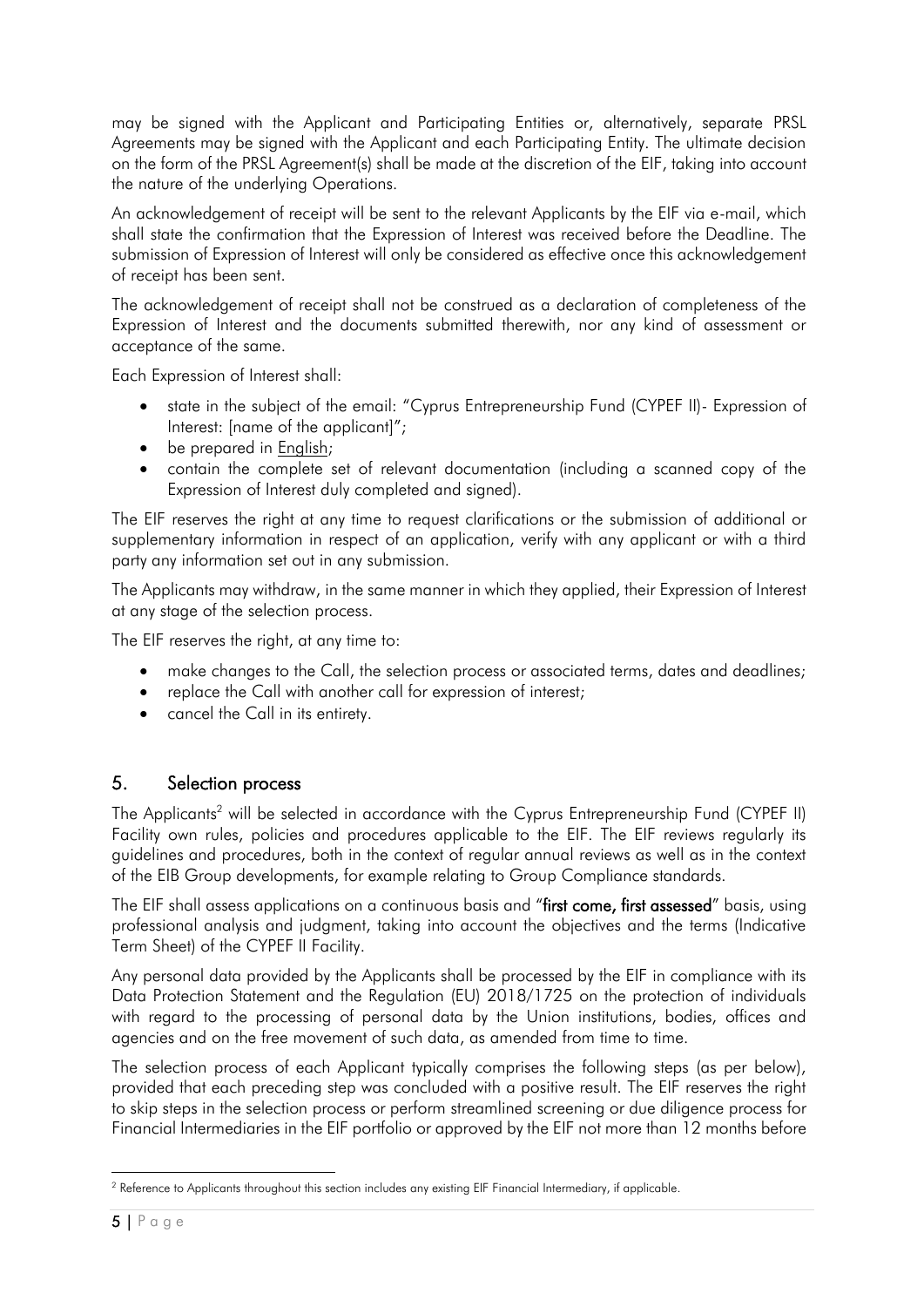the Call publication. This right will be exercised at the discretion of the EIF.

Stage 1: Screening Stage 2: Due Diligence Stage 3: Approval Process Stage 4: Negotiation and signature

The selection process includes an EIF's assessment of the expected performance and of the policy fit of the proposal, as set out below at the relevant stages of the selection process.

On the basis of the assessment of the Applicant, the expected performance and of the policy fit, the EIF will decide whether a proposal qualifies for support under the CYPEF II Facility.

Stage 1 shall entail a preliminary assessment/screening of whether the proposal can be taken forward. Following positive outcome of Stage 1, EIF will perform a due diligence (Stage 2). The format of such due diligence (including desktop) will be at the discretion of the EIF, and whether the EIF can (in its view) include in its assessment information already in its possession (e.g. in case of established business relationship with a given Financial Intermediary). For further information about the due diligence information requirements, please see Annex III to this Call.

Following positive outcome of Stage 2 (and prior to entering into a PRSL Agreement with an Applicant), the proposal to be supported under the CYPEF II Facility shall be submitted by the EIF to its relevant decision making bodies for approval. EIF may obtain approvals for proposed applications from its governing bodies until the end of 2024.

Following positive conclusion of Stage 3, and the finalisation of the contractual documentation with the Financial Intermediary, the appropriate PRSL Agreement shall be signed with the Financial Intermediary (Stage 4). The ultimate decision on the form of the PRSL Agreement shall be made at the discretion of the EIF. The terms of the PRSL Agreement shall be in English.

In any phase of the selection process until and prior to entering into a legally binding agreement with an Applicant, the EIF reserves full discretion to consider or not Applicants, and no Applicant has any claim or other right or may expect to be ultimately selected as the Financial Intermediary in the context of the CYPEF II Facility. Any negotiation of terms and conditions of PRSL Agreement by no means entails any obligation for the EIF to enter into such agreement with the relevant Financial Intermediaries.

Applicants' proposals may be also placed on a reserve list at any stage of the process. Such applications may be taken forward over time. However, the EIF maintains the right to first process applications received in the meantime which positively pass the process stages described above.

The participation of any Applicant in the CYPEF II Facility will depend on the budget available and other considerations made by the EIF such as, without limitation, the outcome of the due diligence, if conducted, and the result of negotiations with the Applicant.

At any stage of process, the EIF may communicate, via e-mail, to the relevant Applicants whether their expression of interest has been taken forward, rejected or placed on a reserve list.

Those Applicants, whose Expression of Interest is rejected at any stage of the selection process, shall have the right to submit a written complaint by e-mail and registered mail or professional courier service, to the same address used for the submission of the Expressions of Interest above, within thirty (30) days of receipt of the rejection notice. Any complaints will be dealt within the framework of and in accordance with the EIB Group complaints policy<sup>3</sup>.

### Assessment criteria for expected performance and policy fit

**.** 

<sup>&</sup>lt;sup>3</sup> For further information visit<http://www.eib.org/infocentre/publications/all/complaints-mechanism-policy.htm>